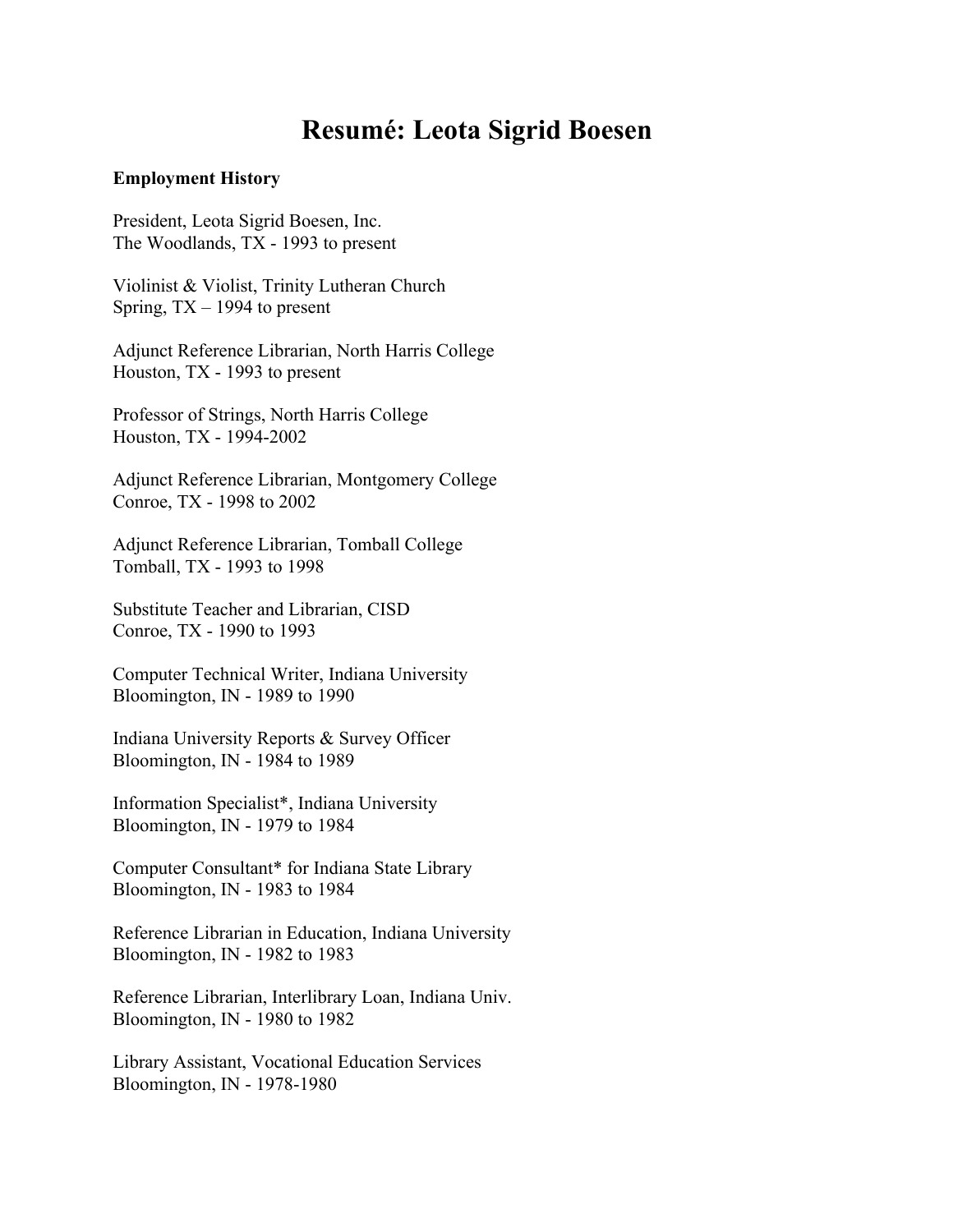Library Assistant, Modern Languages Bloomington, IN - 1978-1980

Extra in the movie, *Breaking Away* Bloomington, IN - August 1978

Violin Tutor Greencastle, IN - 1973 to 1974

Library Assistant, DePauw University Greencastle, IN - 1972 to 1973

Farm Worker at Boesen Dairy Greencastle, IN - 1961 to 1978

(\*Denotes concurrent part-time appointments)

#### **Education**

#### **Sam Houston State University, Huntsville, Texas**

• Completed core courses for the M.A. in Counseling and the LPC 1994-95.

#### **Indiana University Bloomington**

- Received MLS in Music Librarianship in 1980.
- First person to complete the specialization in Music Librarianship.

#### **Smith College, Northampton, Massachusetts**

- Received B.A. in May 1978 with major in Music.
- Named to Dean's List 1977-78.
- Studied violin from 1974-78 with Philipp Otto Naegele, one of the founders of the Marlboro Music Festival.
- Violinist in Smith College Orchestra 1974-78.
- Violinist in Smith College Chamber Orchestra 1975-78.
- First Soprano in Alpha Choir 1974-75.
- First Soprano in Smith College Glee Club 1976-78.
- First Soprano in Smith College Chamber Singers 1976-77.
- First Soprano in Smith College Glee Club which made the recording, "College Choirs at Christmas" for the Book-of-the-Month-Club in February 1977.
- Performed Hector Berlioz's *Requiem* in Avery Fisher Hall in Lincoln Center in New York City as a First Soprano in Smith College Glee Club along with choirs from Amherst College, Union College, and Columbia University in April 1977.
- Toured Europe in June 1977 with Smith College Chamber Singers.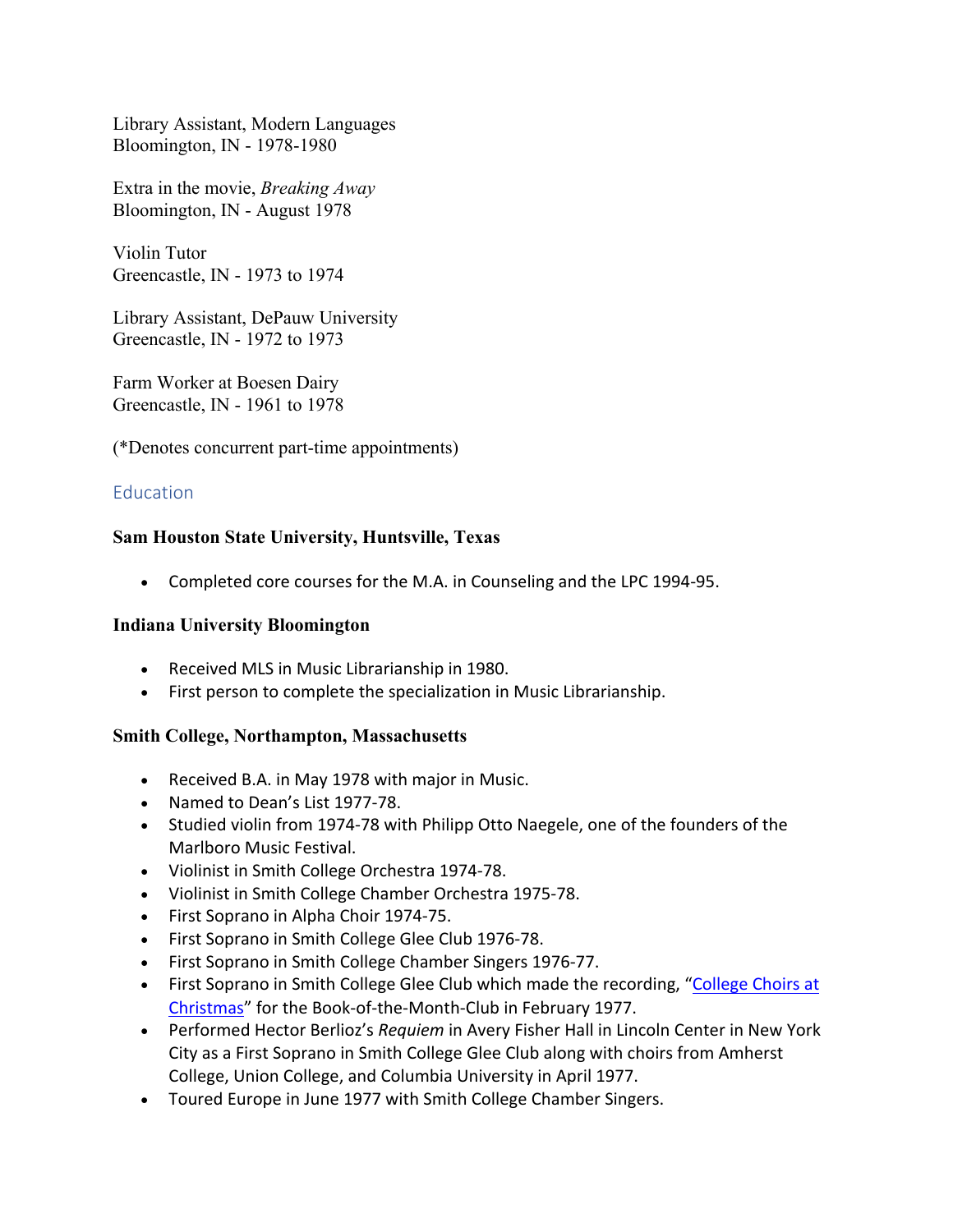- Competed in the International Koor Festival in The Hague, The Netherlands in June 1977 with the Smith College Chamber Singers. This choir won the first prize in the female youth division, the second prize in the female adult division, and the Audience Award.
- Performed in concerts on stage, on radio, and on television in London, Geneva, The Hague, Paris, Amsterdam, Strasbourg, and in Chartres, France in Chartres Cathedral in June 1977.

#### **Greencastle High School, Greencastle, Indiana**

- Received High School Diploma in May 1974
- Graduated Valedictorian.
- Named to High Honor Roll 1970-74.
- Elected to and member of National Honor Society 1972-74.
- Received Bartley Book Award.
- Received Valedictorian Award.
- Elected to the 1974 Senior Class Hall of Fame as "Most Studious Girl."
- Violinist in Greencastle High School Orchestra 1970-73.
- Studied violin privately from 1965-74 with Patience Thompson Berg and Herman Clyde Berg, Professors of Violin at DePauw University.
- Violinist in DePauw University Symphony 1969-74. Played under the guest conductors Aaron Copland, Howard Hanson, and Lukas Foss.
- Violinist in pit orchestras for the Putnam County Playhouse from 1969-74 which were conducted by Dan Hanna, Director of Bands at DePauw University. I played violin for Fiddler *on the Roof, Mame, Hello Dolly, 110 in the Shade, How to Succeed in Business Without Really Trying, Peter Pan, The Wizard of Oz, The Music Man,* and *My Fair Lady*.
- Violin Tutor 1973-74 for young students in Patience Berg's studio.
- Served as a Page for Representative John Thomas in the Indiana State Legislature 1970- 71 and 1972-73.
- Parliamentarian of the Indiana Junior Classical League 1971-72.
- Secretary of Latin Club 1971-72 and Latin Club Member 1970-74.
- President of Intercultural Studies Club 1972-73
- Thespians 1970-74. Portrayed Elizabeth Proctor in *The Crucible* in November 1973.
- French Club 1970-74.
- Spanish Club 1973-74.
- Soprano in St. Andrew's Episcopal Church Choir, 1973-74.

#### **Greencastle Junior High School (GJHS) 1968-70—Greencastle, Indiana**

- Named to High Honor Roll 1968-70.
- Violinist in Greencastle Junior High School Orchestra 1968-70.
- Received The Rotary Award for Most Outstanding Female Student in May 1970.
- Student Council Representative 1969-70.
- Received drama, music and writing awards in May 1970.
- Received Journalism award in May 1969.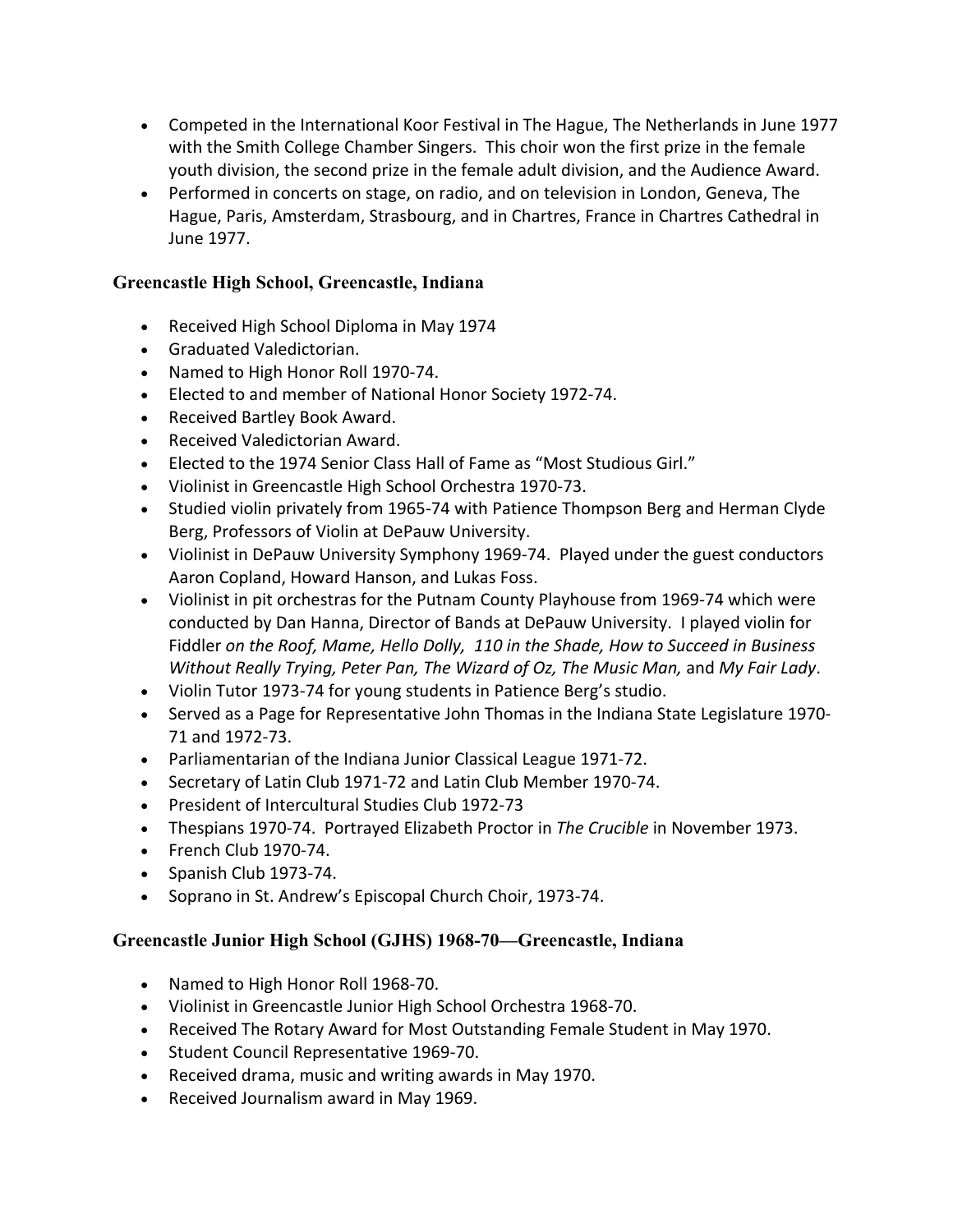- Member and Officer of GJHS Science Club 1968-70.
- Received First Place in Science Fair in February 1970 for my project, "Our Continents Through Geologic Time."
- Received DePauw University ROTC Award in February 1970 for my project, "Our Continents Through Geologic Time." Awarded a trip to Wright-Patterson Air Force Base in Dayton, Ohio.
- Received Third Place in Science Fair in February 1969 for my project, "Continental Drift."
- Portrayed Mrs. Otto Frank in a production of *The Diary of Anne Frank* in May 1970.
- Soprano in GJHS Choir 1968-70.

## Publications

- Boesen, Leota Sigrid. Cameras on School Buses a Great Idea. *Houston Chronicle*. 10 April 1992, 37A.
- Boesen, Leota Sigrid. One's Company: Women Share the Highs and Lows of Living Single. Financial Disadvantage. *Smith Alumnae Quarterly*. Winter 1991/92, 83 (1), 16- 17.
- Boesen, Leota Sigrid., and Stager, Sue. Planning for Student Computing. *SIGUCCS Newsletter*. Spring 1990, 20(1), 27-35.
- Boesen, Leota Sigrid., and Schlene, Eric J. IU School of Music Library. *University Computing Times*. March 1990, 16-17.
- Boesen, Leota Sigrid. Critics Not 'Bashers.' *Herald-Times* 12 October 1989, A12.
- Boesen, Leota Sigrid., and Londergan, Margaret. Starting Up. *University Computing Times*. September 1989, 25-26.
- University Budget Office. *Indiana University Fact Book 1988-89.* Edited and compiled by Leota Sigrid Boesen. Bloomington: Indiana University Printing Services, 1988.
- University Budget Office. *Indiana University Fact Book 1987-88.* Edited and compiled by Leota Sigrid Boesen. Bloomington: Indiana University Printing Services, 1987.
- University Budget Office. *Indiana University Fact Book 1986-87.* Edited and compiled by Leota Sigrid Boesen. Bloomington: Indiana University Printing Services, 1986.
- Boesen, Leota Sigrid. PC Talk III: The Refinement of a Classic Software Package. *Link-Up: Online and Videotex for Business, Personal, and Educational Use*. December 1986, 3  $(11)$ , 7+.
- Boesen, Leota Sigrid. 4-1-1: File Retrieval Package. *The Electronic Library: The International Journal for Minicomputer, Microcomputer, and Software Applications in Libraries*. July 1985, 3 (4), 170-71.
- University Budget Office. *Indiana University Fact Book 1985-86.* Edited and compiled by Leota Sigrid Boesen. Bloomington: Indiana University Printing Services, 1985.
- Boesen, Leota Sigrid. Making Communications Convenient. *Information Today*. September 1984, 1 (9), 9+.
- University Budget Office. *Indiana University Fact Book 1984-85.* Edited and compiled by Leota Sigrid Boesen. Bloomington: Indiana University Printing Services, 1984.
- Boesen, Leota Sigrid. Will the Microcomputer Revolution Destroy Document Evolution? *Proceedings. American Society for Information Science*. May 20-23, 1984.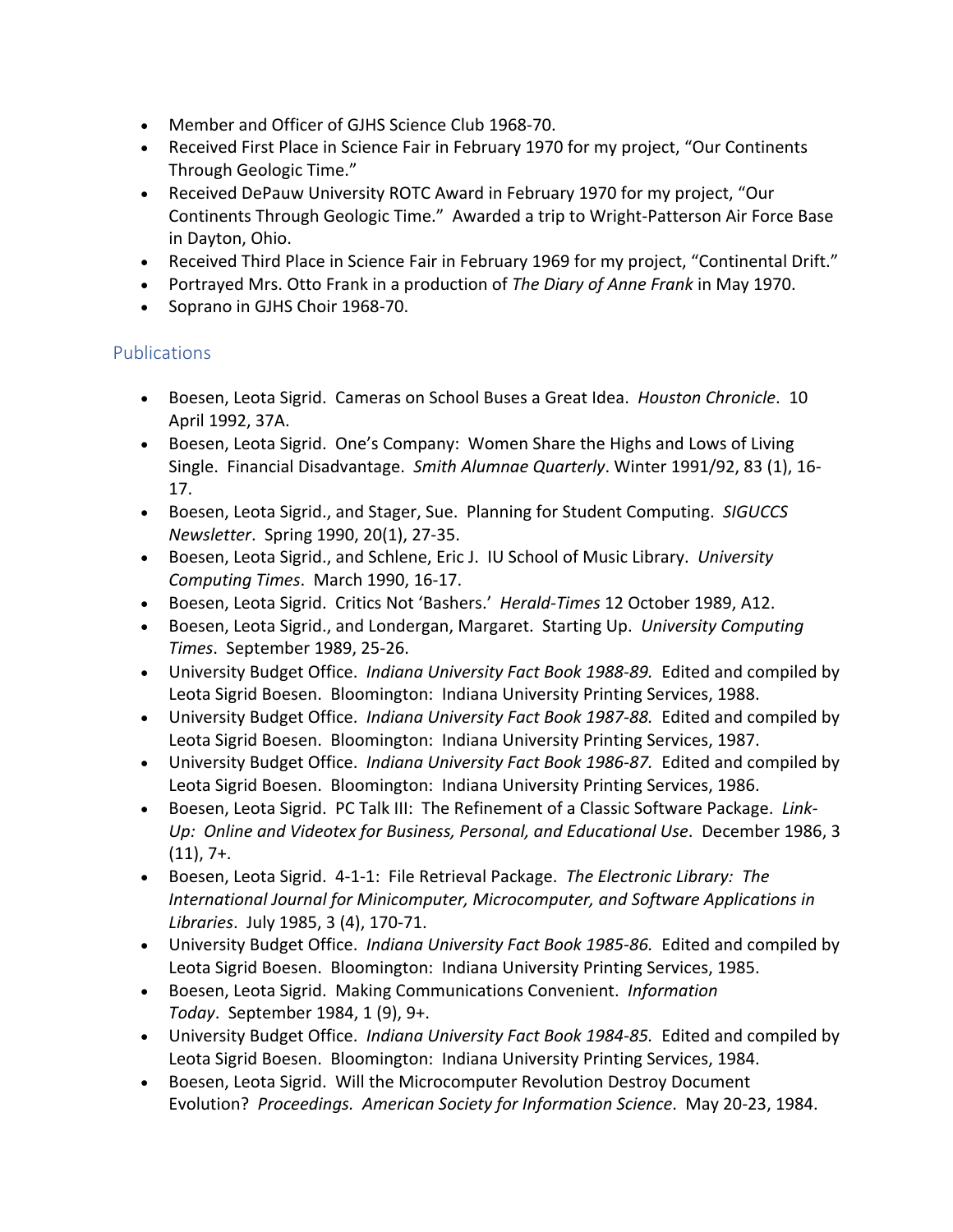- Boesen, Leota Sigrid., and Laughlin, Sara G. The Information Connection Project: A Model Microcomputer System for Regional Library Networks. *Proceedings. American Society for Information Science.* May 20-23, 1984.
- Boesen, Leota Sigrid. VES Library: The Information Connection. *Communique*, Spring 1984, (36), 1.
- Boesen, Leota Sigrid. Software Listings and Review Sources. In: Singer, Norman M., Comp. *A Recap of the Sixth Nationwide Vocational Education Dissemination Conference: Disseminating for Tomorrow's Voc Ed.* November 15-17, 1983. Columbus, OH: Ohio State University, 1984: 79-96.
- Boesen, Leota Sigrid., and Brooks, JoAnn. Vocational Education Services: A Microcosm of the *Zeitgeist. Indiana University Libraries: A Quarterly Journal*, 1981, 1 (4), 2-5.
- Boesen, Leota Sigrid. Vocational Education Services. *InULA Quarterly*, 1981, 11 (4), 2-5.

## Presentations

- Boesen, Leota Sigrid. Career Options for Renegade Librarians. Paper presented at the School of Library and Information Science, Indiana University, Bloomington, Indiana, March 1985.
- Boesen, Leota Sigrid. Will the Microcomputer Revolution Destroy Document Evolution? Paper presented at the  $13<sup>th</sup>$  mid-year meeting of the American Society for Information Science, Indiana University, Bloomington, Indiana, May 1984.
- Boesen, Leota Sigrid., and Laughlin, Sara G. The Information Connection Project: A Model Microcomputer System for Regional Library Networks. Paper presented at the 13<sup>th</sup> mid-year meeting of the American Society for Information Science, Indiana University, Bloomington, Indiana, May 1984.
- Boesen, Leota Sigrid. Searching for Software Sources. Paper presented at the Sixth Nationwide Vocational Education Dissemination Conference, National Center for Research in Vocational Education, The Ohio State University, Columbus, Ohio, in November 1983.
- Boesen, Leota Sigrid. Sex-Fair Teaching. Paper presented at Indiana University School of Education Commission for Women, Bloomington, Indiana, February 1983.
- Boesen, Leota Sigrid. Vocational Education Services and the Advent of Automation. Paper presented at the meeting of the Smith College Librarians' Organization, Northampton, Massachusetts, November 1982.

## Special Performances

- Violinist and Violist for Trinity Lutheran Church Orchestra in Spring, Texas on Christmas Eve and Easter since 1995, accompanying Lyle Lovett.
- Planned and played the reception music for Senior Presentation of the National Charity League in The Woodlands, Texas in April 2005 and 2004.
- Planned and played the music for the  $10<sup>th</sup>$  anniversary celebration of Keller-Williams Realty in The Woodlands, Texas in September 2002.